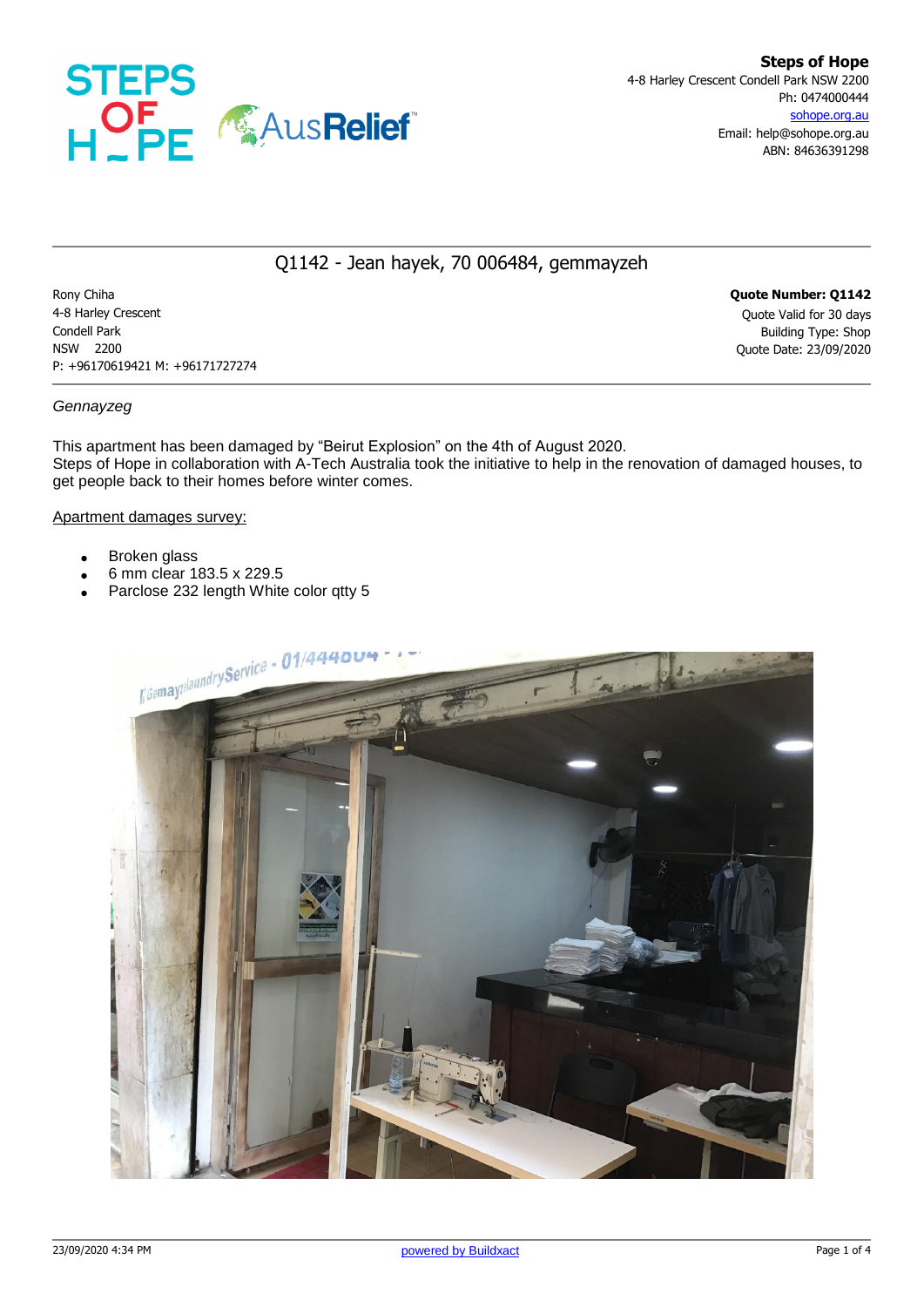

# Q1142 - Jean hayek, 70 006484, gemmayzeh

## **Estimate**

| Customer:                                                               |                                    |                                                         | <b>Estimate Details:</b>                                |              |  |
|-------------------------------------------------------------------------|------------------------------------|---------------------------------------------------------|---------------------------------------------------------|--------------|--|
| Rony Chiha<br>4-8 Harley Crescent<br>Condell Park<br><b>NSW</b><br>2200 |                                    | Net Total:<br>Markup:<br>Tax:<br><b>Estimate Total:</b> | \$322.50<br>\$0.00 (0%)<br>\$0.00<br>\$322.50           |              |  |
| Ph: +96170619421<br>Email: help@sohope.org.au                           |                                    |                                                         | <b>Building Type: Shop</b><br>Date Prepared: 23/09/2020 |              |  |
|                                                                         |                                    | Cost Items                                              |                                                         |              |  |
| Code                                                                    | Description                        | Units / UOM                                             | <b>Unit Cost</b>                                        | <b>Total</b> |  |
| 1<br><b>Glass</b>                                                       |                                    |                                                         |                                                         | \$82.50      |  |
| $1.1\,$                                                                 | 6mm Clear Glass<br>6mm Clear Glass | 5.500 m2<br>5.500 m2                                    | \$15.00<br>\$15.00                                      | \$82.50      |  |
| $\overline{\mathbf{2}}$<br><b>Materials</b>                             |                                    |                                                         |                                                         | \$150.00     |  |
| 2.1                                                                     | Parclose                           | 5.000                                                   | \$20.00                                                 | \$100.00     |  |
| 2.2                                                                     | Accessories                        | 1.000                                                   | \$50.00                                                 | \$50.00      |  |
| 3<br>Labor                                                              |                                    |                                                         |                                                         | \$90.00      |  |
| 3.1                                                                     | <b>Professional Installer</b>      | 1.000 Day                                               | \$55.00                                                 | \$55.00      |  |
|                                                                         | Professional Installer             | 1.000 Day                                               | \$55.00                                                 |              |  |
| 3.2                                                                     | Second Installer                   | 1.000 Day                                               | \$35.00                                                 | \$35.00      |  |
|                                                                         | Second Installer                   | 1.000 Day                                               | \$35.00                                                 |              |  |

Net Total: \$322.50

Markup: \$0.00

Tax: \$0.00

## **Estimate Total: \$322.50**